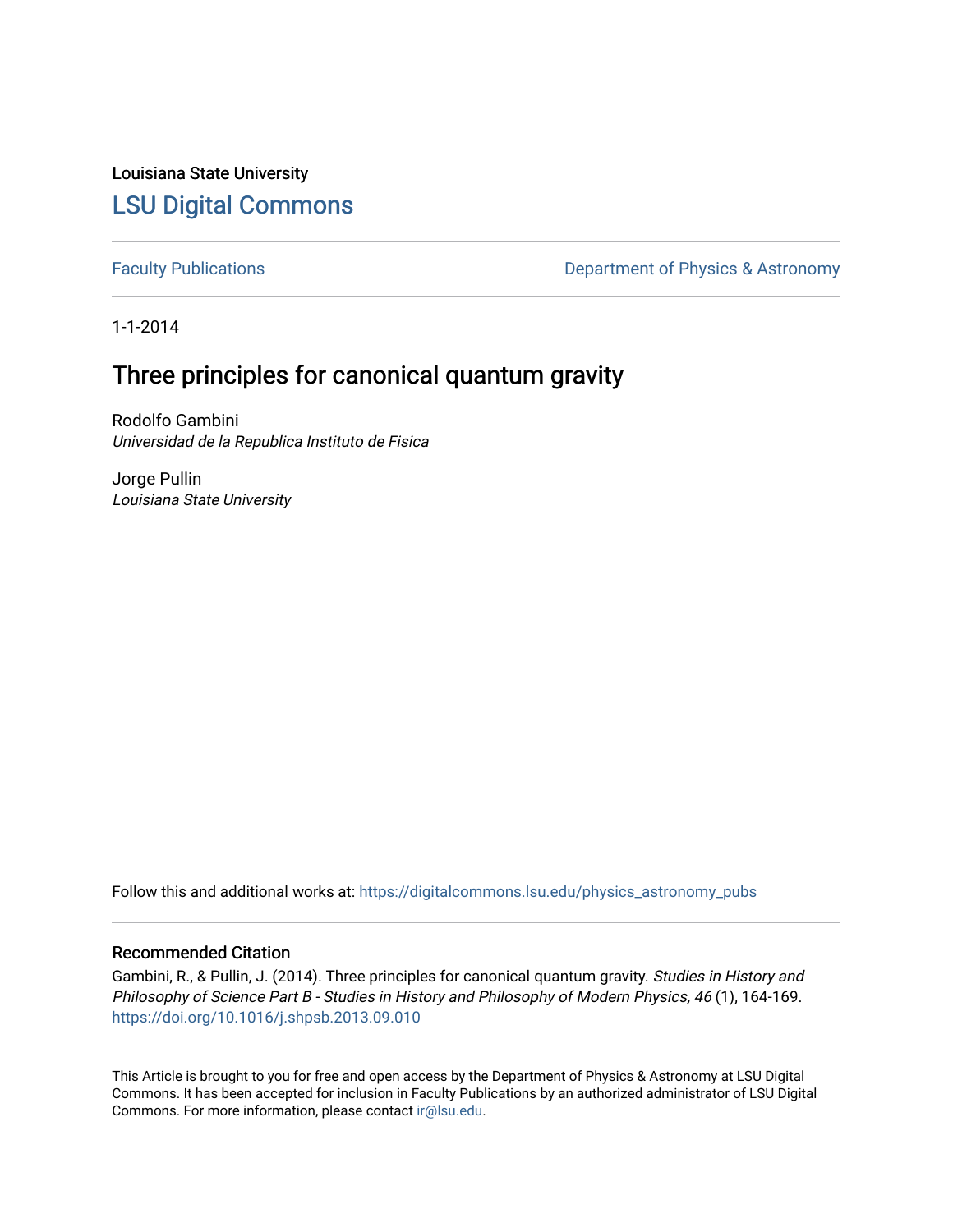# Three principles for canonical quantum gravity

Rodolfo Gambini<sup>1</sup>, and Jorge Pullin<sup>2\*</sup>

1. Instituto de Física, Facultad de Ciencias, Iguá 4225, esq. Mataojo, 11400 Montevideo, Uruguay. 2. Department of Physics and Astronomy, Louisiana State University, Baton Rouge, LA 70803-4001

(Dated: December 13th, 2012)

## Abstract

We outline three principles that should guide us in the construction of a theory of canonical quantum gravity: 1) diffeomorphism invariance, 2) implementing the proper dynamics and related constraint algebra, 3) local Lorentz invariance. We illustrate each of them with its role in model calculations in loop quantum gravity.

<sup>∗</sup> Corresponding author. Email: pullin@lsu.edu. Tel/Fax: +1 225 578 0464.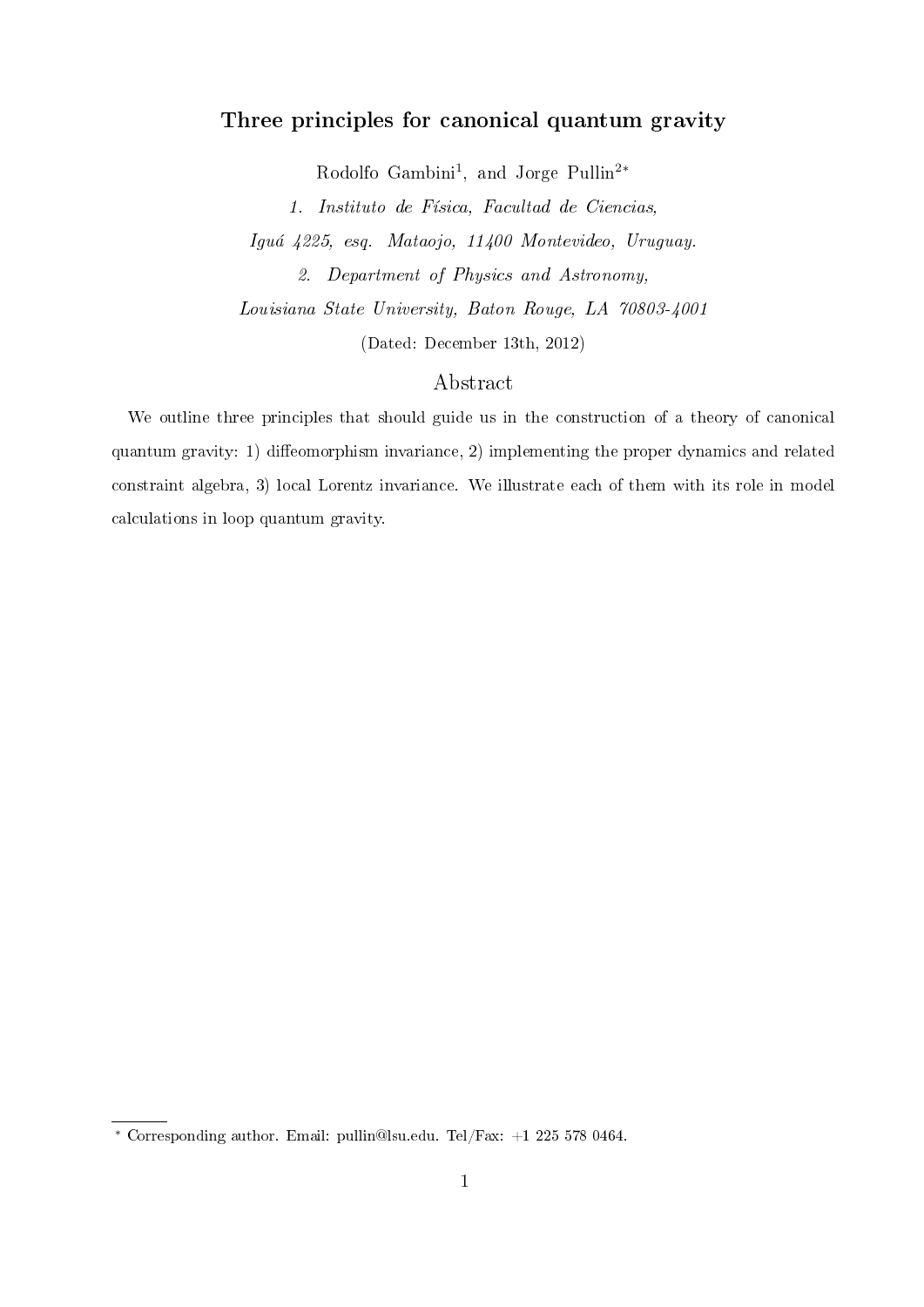## I. INTRODUCTION

Since at present we do not have unexplained experimental evidence that requires a quantum theory of gravity for its understanding, we find ourselves in a rather unconventional situation. In physics, theory is usually guided by experiment. The situation is perhaps akin to the one faced by Einstein when developing the general theory of relativity. Although there were some experiments to be explained, he had to be mostly guided by physical principles and intuition. Here we would like to highlight three physical principles that we believe should provide guidance in canonical quantum gravity, and the implications of their use in some model situations.

The first principle is diffeomorphism invariance. No one believes a fundamental theory of gravity should depend on background structures therefore space-time diffeomorphism invariance needs to be implemented. The history of how we ended up with background independence as a principle throughout the history of physics all the way back to the relational ideas of Mach is well recounted by Smolin in [1]. Modern gravity theories are, however, complicated. For instance in general relativity one has several layers of structure to consider. The most elementary is the dimensionality of the space-time. Then its topology. Furthermore there is the differential structure, the signature and finally the metric and fields. We will restrict our discussion to approaches that consider the dimension, differential structure and signature as given (although the introduction of certain measures in Hilbert spaces may imply a change in differential structure, one expects that in semiclassical regimes the differential structure is unchanged). Only diffeomorphism invariant questions about the metric and the fields can be considered physically relevant. Topology change can be accommodated in various approaches to quantum gravity, including the canonical one [2].

Any physical description involves many entities whose properties the theory has the task to describe. The standard description involves some absolute framework with respect to which properties are defined. In Newtonian physics, for instance, the background is a three dimensional Euclidean space and a one dimensional universal time. General relativity essentially is a background independent theory where the fundamental properties of the elementary entities consist entirely of relationships between those elementary entities. In 1912 Einstein had found the basic form of the gravitational field but it took him three years longer to write the equations of motion. His covariance principle required that the laws of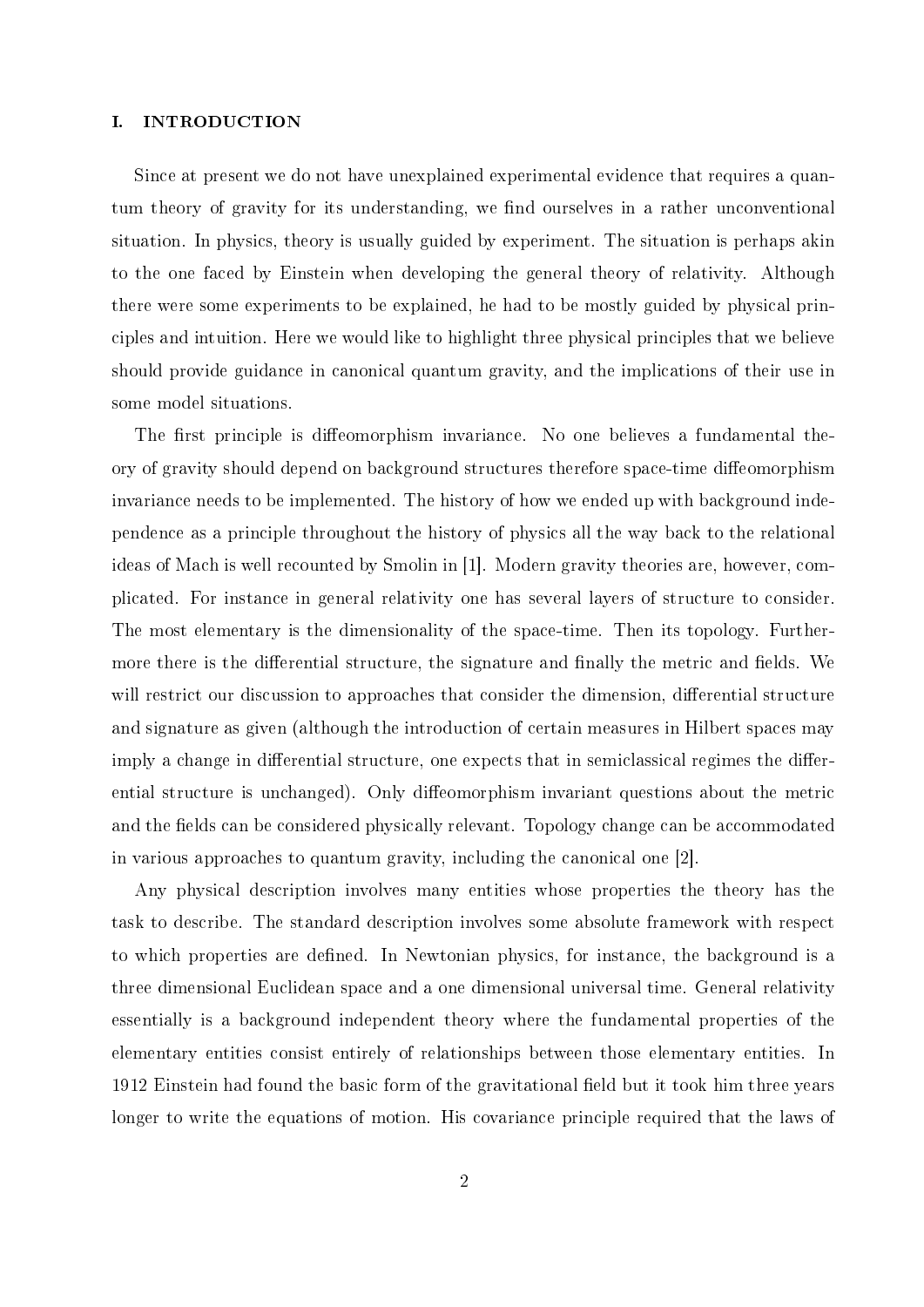nature were the same in all reference frames. But in a generally covariant theory statements of the kind of "what is the value of the gravitational field at coordinates  $x^{a}$ " make no sense. Indeed, a coordinate transformation can assign a region with large curvature to a coordinate point that prior had low curvature. In 1915 Einstein solved the problem. The idea is that it is only possible to describe relations. For example it is invariant to state that in a region in which certain light rays are present space-time has certain geometric properties (e.g. curvature). Einstein himself put is this way: "the results of our measuring are nothing but verifications of... meetings of the material points of our measuring instrument with other material points, coincidences between the hands of a clock and points on the clock dial and observed point events happening at the same point at the same time." In our view this relational vision of background independence is the main guiding principle that must be followed when constructing a theory of quantum gravity. In such a theory only observable quantities (that are invariant under general coordinate transformations) can be associated with physical quantum operators. In the last few years there has been important progress in the description of the evolution and geometry in terms of such quantities [3].

In the canonical approach, diffeomorphism invariance is reflected in the algebra of constraints. But this is not enough. In particular one has to pay careful attention to modications that the theory may suffer through the use of non-traditional measures that arises in loop quantum gravity  $[4]$ . We will see that this may restrict the types of diffeomorphisms that are recovered in the low energy limit of the theory. The non-traditional measures arise directly as a consequence of diffeomorphism invariance and are fairly unique [5].

Related to the aforementioned principle is the second one: one should properly implement the dynamics of the theory. Since general relativity is a generally covariant theory, the Hamiltonian vanishes and one is just left with a set of constraints from which the dynamics needs to be disentangled. The constraints satisfy an algebra that needs to be implemented at a quantum level. Enforcing the constraint algebra assures that the canonical framework, which splits space-time into space and time, represents a space-time diffeomorphism invariant theory [6]. This poses tight constraints on the quantization process that otherwise contains a large degree of ambiguity. In particular if one uses lattices to regularize the theory, reproducing the algebra of constraints can become quite a challenge.

The last principle is local Lorentz invariance. What is meant by this in the context of canonical quantum gravity is that if one studies the low energy limit, the resulting graviton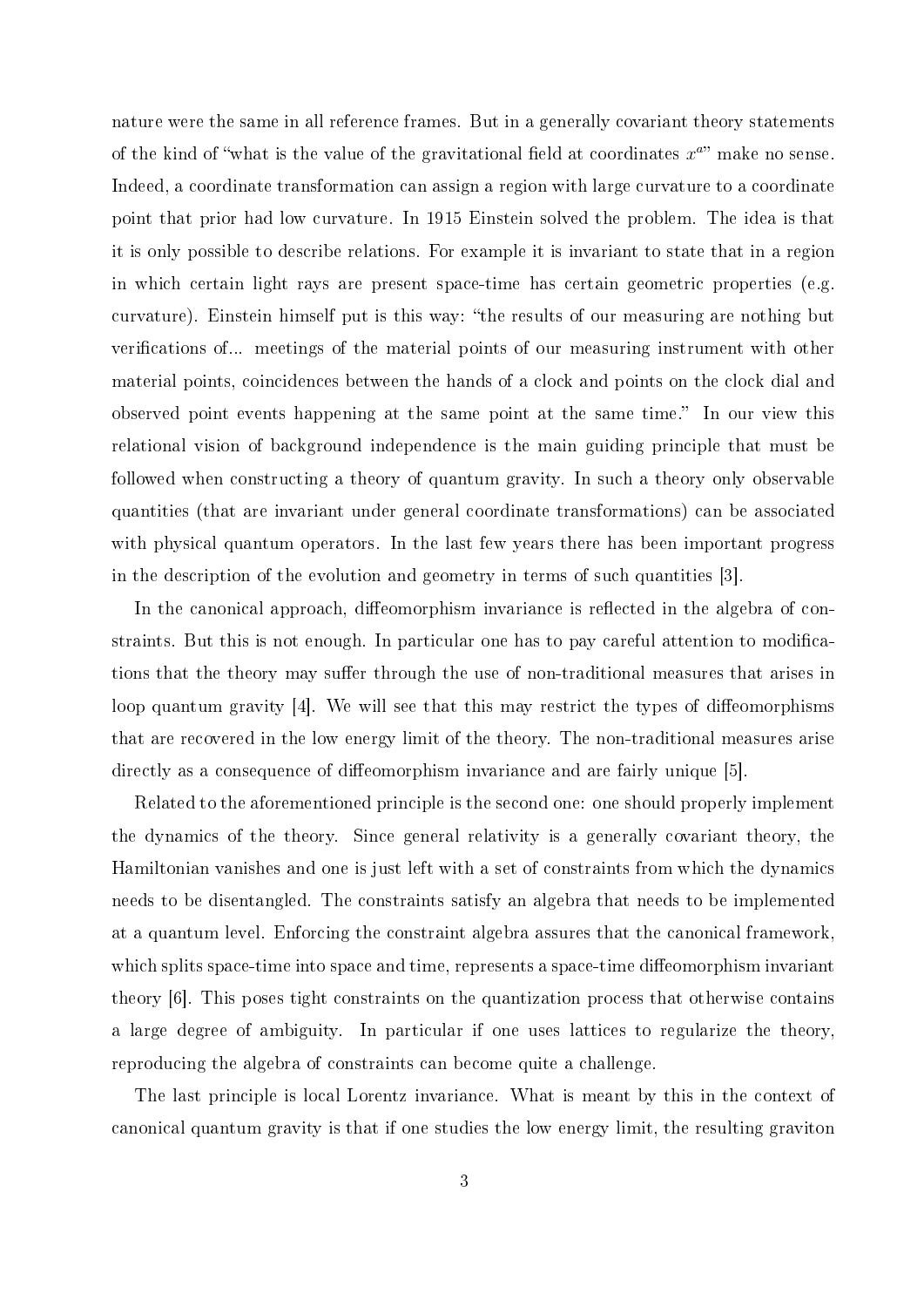(and other particles if one couples the theory to matter) should have propagators that deviate from Lorentz invariance at most only slightly. We will illustrate with a calculation what is meant by "slightly" in this context. In particular, deviations from Lorentz invariance that become large at the Planck scale are unacceptable as was argued by Collins et. al. [7].

We will provide examples of the three principles in action in the following sections.

#### II. DIFFEOMORPHISM INVARIANCE

The first guiding principle is diffeomorphism invariance, or to put it in other terms, background independence. Most physicists believe a modern theory of gravity should not depend on background structures, since then one would have to motivate where the structures came from, and the whole point of general relativity was to eliminate any preferred observers in nature.

In canonical gravity one uses a  $3 + 1$  dimensional split to formulate the equations of the theory. That split, obviously, violates space-time diffeomorphism invariance. The resulting framework is still invariant under spatial diffeomorphisms, such symmetry being reflected in the presence of the diffeomorphism constraint. Spatial diffeomorphism invariance plays a key role in loop quantum gravity. It essentially determines the kinematical structure of the theory through the selection of an inner product that is unconventional from the point of view of ordinary field theories  $[5]$ . In turn, this structure implies that physical operators, like those representing areas and volumes, have discrete spectra [8].

The breakage of space-time diffeomorphisms only means that the equations are not invariant, the resulting theory still is. In fact, the algebra of constraints is known to enforce that the resulting formalism is space-time diffeomorphism invariant  $|6|$ . So, in principle, if upon quantization one ended up with a set of operators representing constraints that under commutators close an algebra isomorphic to the classical one under Poisson brackets, one could be confident that the resulting quantum theory is space-time diffeomorphism invariant.

But as we mentioned, one faces difficulties in implementing the constraint algebra at a quantum level. Up to present, no models have met such requirement (loop quantum cosmology, where there are no spatial degrees of freedom, implements them trivially so it is really not a strong guiding principle for those models). Moreover, it is customary to propose to deal with the diffeomorphism and Hamiltonian constraints separately. The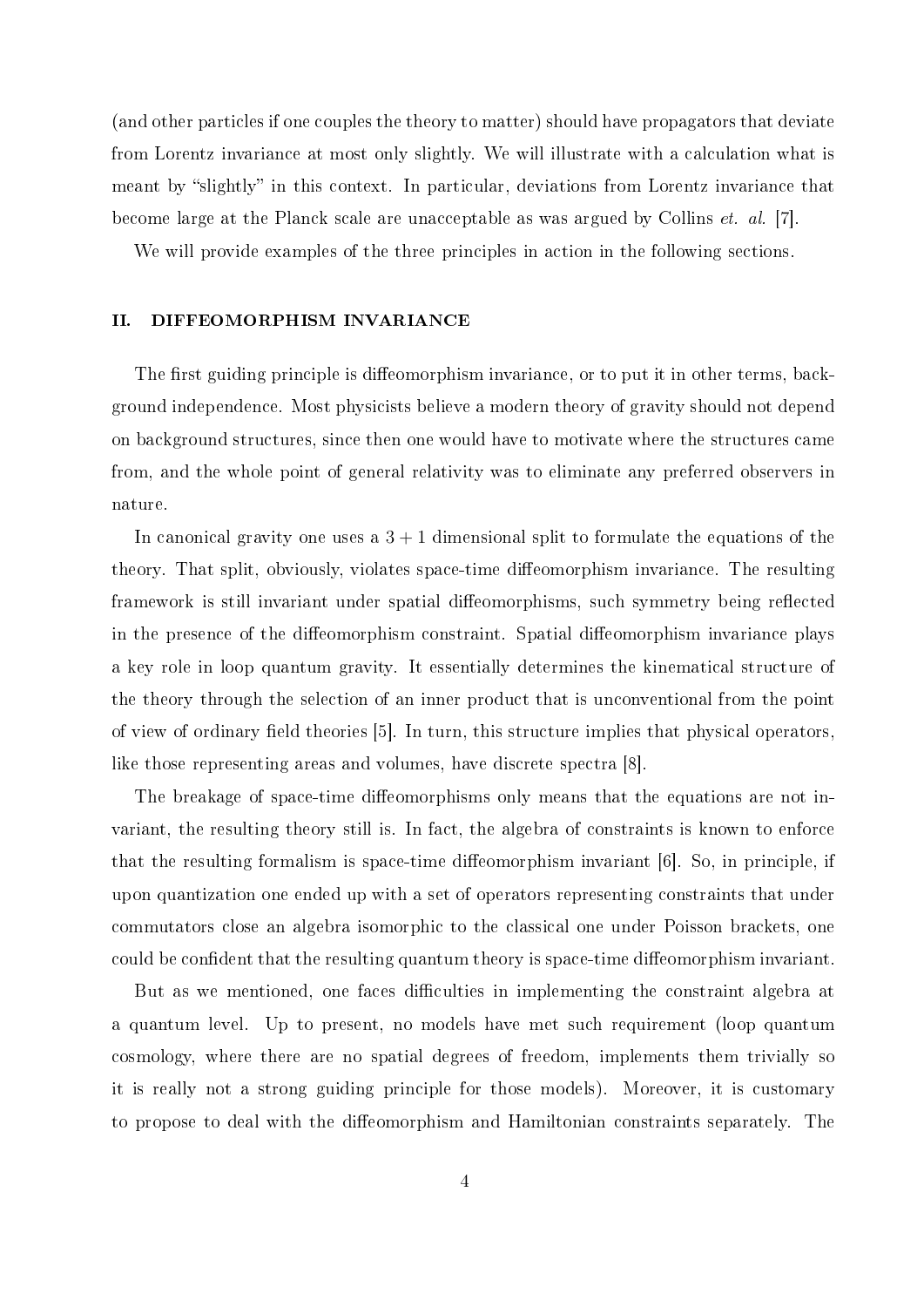diffeomorphism constraint is solved via the group averaging technique  $[9]$ , a procedure that cannot be implemented for the Hamiltonian constraint. Treating the constraints differently raises the possibility that space-time diffeomorphism invariance will be violated.

One way to deal with the problem is to gauge fix the theory, eliminating some or all the constraints. Classically, a gauge fixed theory is by definition diffeomorphism invariant. Although it is not manifestly diffeomorphism invariant, since one is dealing with the theory in a form that has no gauge symmetries, the results are diffeomorphism invariant in the sense that they can later be translated into any gauge in terms of gauge dependent variables.

But upon quantization, even in gauge fixed scenarios, there are subtleties. For instance, it can happen that the resulting variables that appear in the models have different ranges of values than those in the classical theory. That can imply that the set of diffeomorphisms considered is a restricted one.

An example of this is present in the treatment of the exterior of a vacuum black hole space-time we discussed in  $[10]$ . In that case, one can gauge fix the variables to spherical symmetry. One is left with two canonical pairs, one "longitudinal" along the radial direction  $E^x$ ,  $A_x$  and a "transverse" one  $E^\varphi$ ,  $A_\varphi$ , with the variables depending on the radial coordinate x and time t. One can further gauge fix the radial variable so that the diffeomorphism constraint is gone. The resulting Hamiltonian constraint is

$$
H = -\frac{E^{\varphi}}{(x+a)\gamma^2} \left(\frac{A_{\varphi}^2(x+a)}{8}\right)' - \frac{E^{\varphi}}{2(x+a)}
$$
  
 
$$
+ \frac{3(x+a)}{2E^{\varphi}} + (x+a)^2 \left(\frac{1}{E^{\varphi}}\right)' = 0,
$$
 (1)

where a is a constant and  $\gamma$  is the Barbero-Immirzi parameter. Multiplying by  $\frac{2(x+a)}{E^{\varphi}}$  and grouping terms as,

$$
H = \left(\frac{(x+a)^3}{(E^{\varphi})^2}\right)' - 1 - \frac{1}{4\gamma^2} \left((x+a)A_{\varphi}^2\right)' = 0,
$$
\n(2)

yields an Abelian constraint. Since the constraint is a total derivative, it can immediately be integrated to yield,

$$
\int Hdx = C = \left(\frac{(x+a)^3}{(E^{\varphi})^2}\right) - x - \frac{1}{4\gamma^2} \left((x+a)A_{\varphi}^2\right),\tag{3}
$$

with C a constant of integration. At  $x = 0$  one can impose isolated horizon boundary conditions, which imply  $1/E^{\varphi} = 0$  and  $A_{\varphi} = 0$ , and this implies that the constant of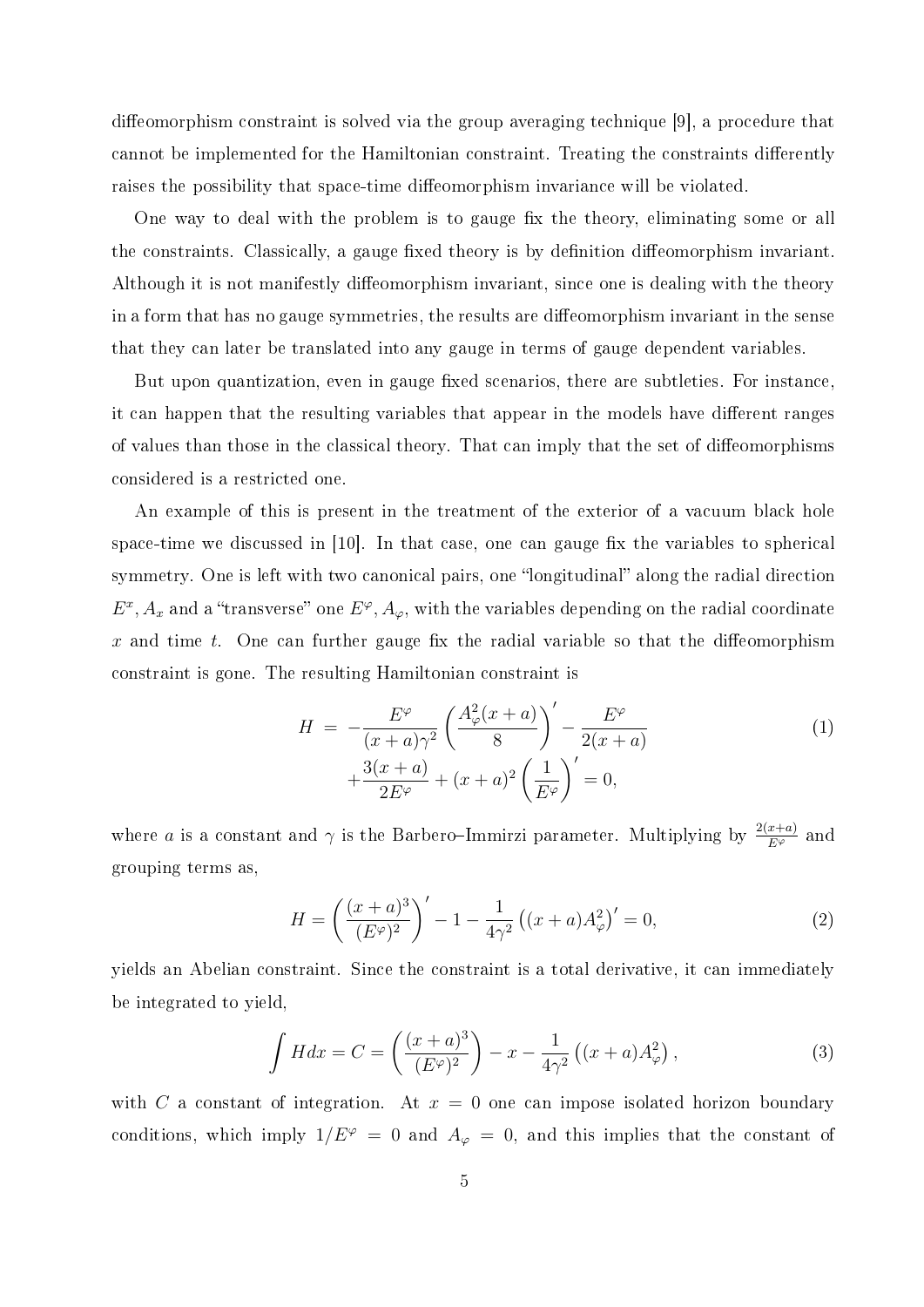integration  $C$  vanishes. Imposing that the metric at infinity asymptotically approach the Schwarzschild solution, which in these coordinates means that,  $E^{\varphi} = x + 3M$ ,  $A_{\varphi} = 0$ , one concludes that  $a = 2M$ .

In order to quantize this model, one can discretize the radial variable, and one is essentially left with a system that is "a loop quantum cosmology at every point" and one can borrow the techniques used for cosmology to quantize. The discretized Hamiltonian reads,

$$
H_{m}^{\rho} = \frac{1}{\epsilon} \left[ \left( \frac{(x_{m} + 2M)^{3} \epsilon^{2}}{(E_{m}^{\varphi})^{2}} - \frac{(x_{m-1} + 2M)^{3} \epsilon^{2}}{(E_{m-1}^{\varphi})^{2}} \right) - \epsilon \right. \\
\left. - \frac{1}{4\gamma^{2} \rho^{2}} \left( (x_{m} + 2M) \sin^{2} (\rho A_{\varphi,m}) - (x_{m-1} + 2M) \sin^{2} (\rho A_{\varphi,m-1}) \right) \right],
$$
\n(4)

expression that recovers (2) in the limit  $\epsilon \to 0$ ,  $\rho \to 0$ . In the above expression  $x_m$  are the positions of the lattice points and  $\epsilon$  is the separation of two points in a fiducial metric. As in loop quantum cosmology, we have polymerized the variable  $A_{\varphi}$  and  $\rho$  is the polymerization parameter. One can show that the discrete constraint constructed is still Abelian and proceed to quantize. The details are in [10].

One can actually solve the constraint and find the physical space of states and recover the quantization that Kucha<sup><sup>r</sup> [11] had carried out for the same system using metric variables.</sup> There is only one degree of freedom, given by M and the wavefunctions are functions of M.

To study diffeomorphism invariance, one can reconstruct the non-trivial components of the metric as evolving constants of the motion that are functions of  $M$  and a free parameter  $A_{\varphi}$ . Their explicit form is given by,

$$
g_{00} = -1 + \frac{2M}{x + 2M} \tag{5}
$$

$$
g_{0x} = \frac{A_{\varphi}}{2\gamma\sqrt{1 - \frac{2M}{x + 2M} + \frac{A_{\varphi}^2}{4\gamma^2}}}
$$
(6)

$$
g_{xx} = \frac{1}{1 - \frac{2M}{x + 2M} + \frac{A_{\varphi}^2}{4\gamma^2}}.
$$
\n(7)

These are Dirac observables that are functions of a parameter, as is usual for evolving constants of the motion.

The variable  $A_{\varphi}$  is free and represents the space-time diffeomorphism freedom left. For instance, for  $A_{\varphi} = 0$  one has the usual Schwarzschild coordinates and the metric is diagonal. For non-vanishing values one is considering a non-comoving system of coordinates. The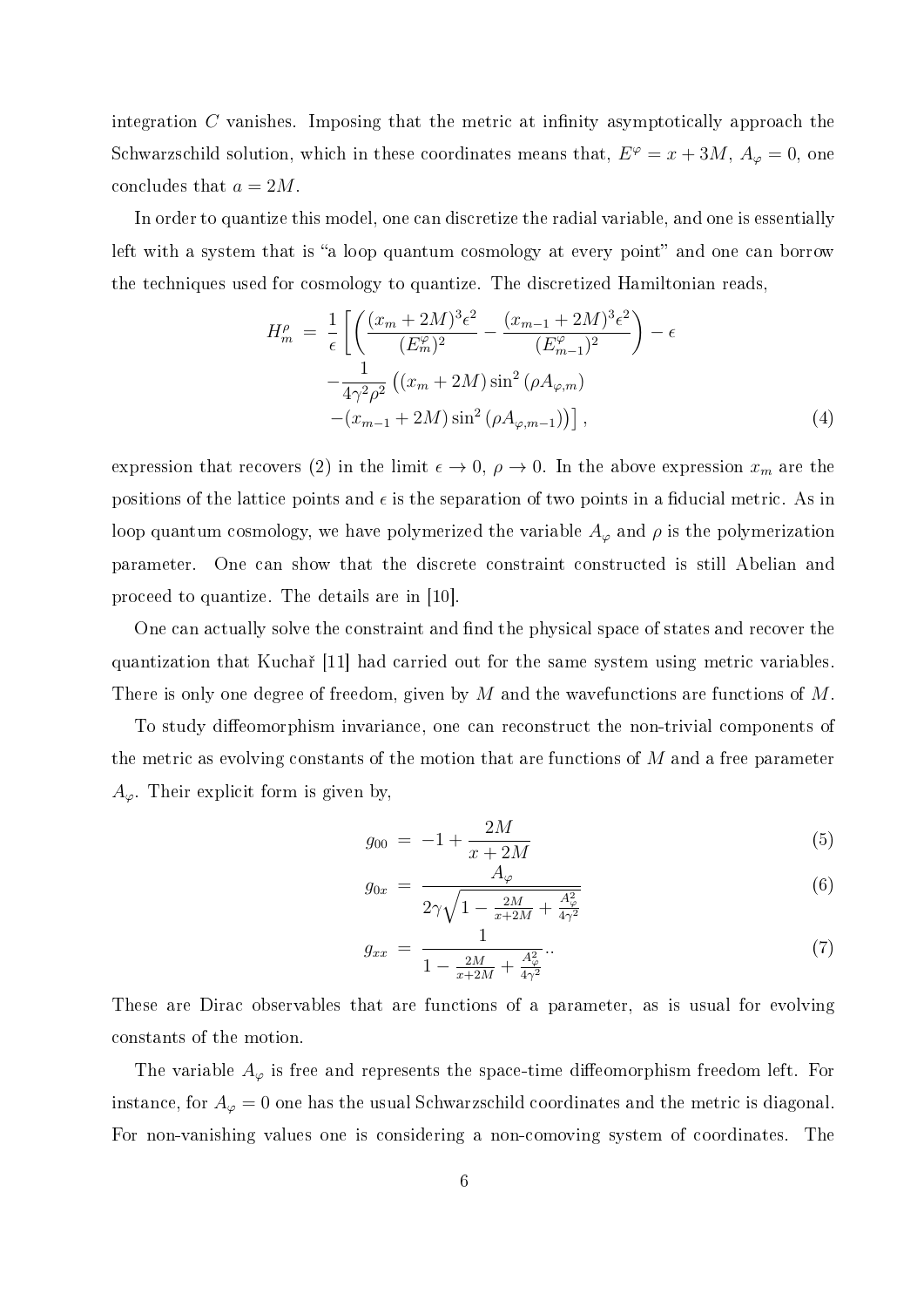same expressions can be recovered as quantum operators. In that case one has

$$
g_{00} = -1 + \frac{2M}{x + 2M} \tag{8}
$$

$$
g_{0x} = \frac{\sin(\rho A_{\varphi})}{2\rho\gamma\sqrt{1 - \frac{2M}{x + 2M} + \frac{\sin(\rho A_{\varphi})^2}{4\rho^2\gamma^2}}}
$$
(9)

$$
g_{xx} = \frac{1}{1 - \frac{2M}{x + 2M} + \frac{\sin(\rho A_{\varphi})^2}{4\rho^2 \gamma^2}}.
$$
\n(10)

and we see that due to the polymer nature of the representation used, one has the sine functions appearing in places where  $A_{\varphi}$  appeared before. Again  $A_{\varphi}$  is a free parameter, but we now see that we are not recovering all the possible coordinate systems we had in the classical case due to the finite range of the sine function. The quantum theory therefore has a restricted set of symmetries with respect to the classical theory.

The example is too simple to draw too many conclusions from the observed behavior.One could for instance argue that in quantum gravity it would not be natural to consider diffeomorphisms that blow up regions of sub-Planck scale to ordinary scales. Unfortunately this model is just too simple to conclude anything on that point. But it serves as a warning that there can be additional subtle issues when one enforces diffeomorphism invariance at the quantum level.

#### III. THE DYNAMICS AND THE CONSTRAINT ALGEBRA

General relativity is a generally covariant theory. As such, the Hamiltonian vanishes and the total Hamiltonian is a combination of constraints. If one uses Ashtekar's variables, given by a set of densitized triads  $\tilde{E}^a_i$  and connections  $A_a^i$ , one has that the constraints are [12],

$$
\mathcal{G}(\lambda) = \int d^3x \lambda^i D_a \tilde{E}_i^a = 0, \qquad (11)
$$

$$
C(\vec{N}) = \int d^3x N^b \left[ \tilde{E}_i^a F_{ab}^i - A_a^i D_b \tilde{E}_i^a \right] = 0,
$$
\n(12)

$$
H(M) = \int d^3x M \left[ \epsilon_{ijk} \tilde{E}_i^a \tilde{E}_j^b F_{ab}^k + 2 \frac{(\gamma^2 + 1)}{\gamma^2} \left( \tilde{E}_i^a \tilde{E}_j^b - \tilde{E}_j^a \tilde{E}_i^b \right) \left( A_a^i - \Gamma_a^i \right) \left( A_b^j - \Gamma_b^j \right) \right] = \mathbf{0.3}
$$

They are known, respectively as the Gauss law  $G(\lambda)$ , diffeomorphism constraint  $C(\vec{N})$  and the Hamiltonian constraint  $H(M)$ . We have presented them smeared with arbitrary test functions  $\lambda^i, N^a, M$  since it makes cleaner the computations of the constraint algebra. As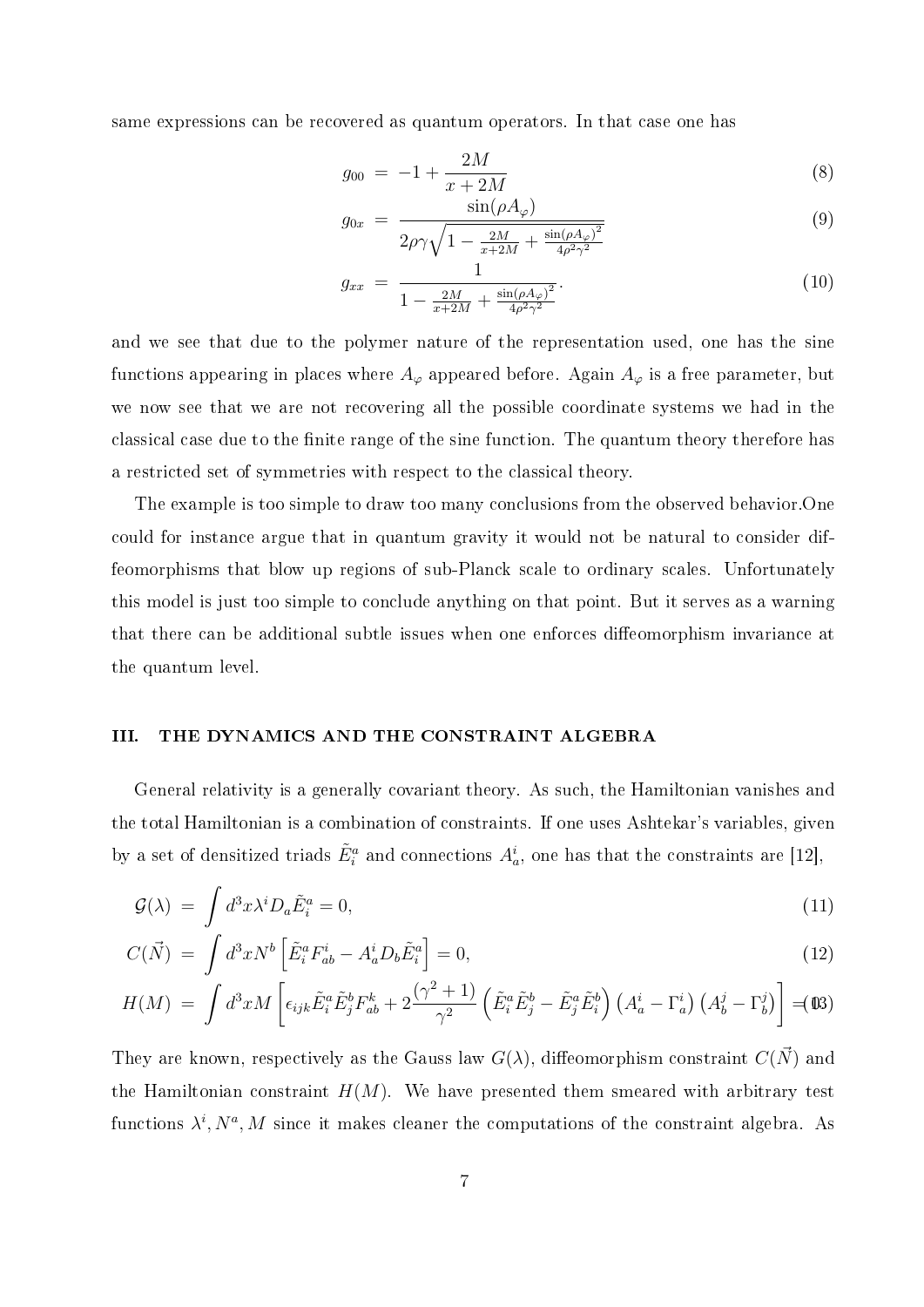before, the parameter  $\gamma$  is the Barbero-Immirzi parameter. Different values of the parameter represent the same classical theory, expressed in different variables. These constraints satisfy the algebra,

$$
\{G(\lambda), G(\mu)\} = G([\lambda, \mu]) \tag{14}
$$

$$
\left\{ C(\vec{N}), C(\vec{M}) \right\} = C(\mathcal{L}_{\vec{N}} \vec{M}), \tag{15}
$$

$$
\left\{ C(\vec{N}), G(\lambda) \right\} = G(\mathcal{L}_{\vec{N}} \lambda), \tag{16}
$$

$$
\left\{ C(\vec{N}), H(M) \right\} = H(\mathcal{L}_{\vec{N}}M), \tag{17}
$$

$$
\{H(N), H(M)\} = C(\vec{K})\tag{18}
$$

where  $K^a = \tilde{E}^a_i \tilde{E}^{bi} (N \partial_b M - M \partial_b N) / (\det(q)).$ 

Notice that the vector  $K^a$  is not just a combination of derivatives of test functions but actually involves the canonical variables. That means that although the Poisson bracket of two Hamiltonian constraints is proportional to a diffeomorphism, the proportionality factor depends on the canonical variables. This is unlike any of the other Poisson brackets. Since upon quantization the canonical variables get promoted to operators, to ensure the proportionality of the Poisson brackets to a combination of constraints will become problematic. In fact, it is known that if one promotes the constraints to self-adjoint operators, there does not exist a factor ordering that is compatible with the constraint algebra. This means that de facto the Dirac quantization procedure as originally envisioned cannot treat this type of system [13]. Extensions are needed. Two of such extensions are the master constraint program of Thiemann and collaborators [12] and the closely related uniform discretization approach [14] that we have been developing, based on discretizing the time evolution.

The idea of the master constraint is as follows: consider the unsmeared version of the Hamiltonian constraint we introduced above (eliminate the spatial integral and the test function M, and end up with a function of point  $H(x)$ ). One then constructs the master constraint,

$$
M = \frac{1}{2} \int d^3x \frac{\tilde{H}^2(x)}{\sqrt{\det(q)}}.
$$
\n(19)

Notice that this is only one constraint whereas  $H(x)$  were infinitely many. It is clear that if M vanishes so do the infinitely many  $H(x)$ 's. One may ask if it is legitimate to claim that the two pictures are equivalent, at least at the classical level. For instance, consider the Poisson bracket of the master constraint with any quantity. Since the master constraint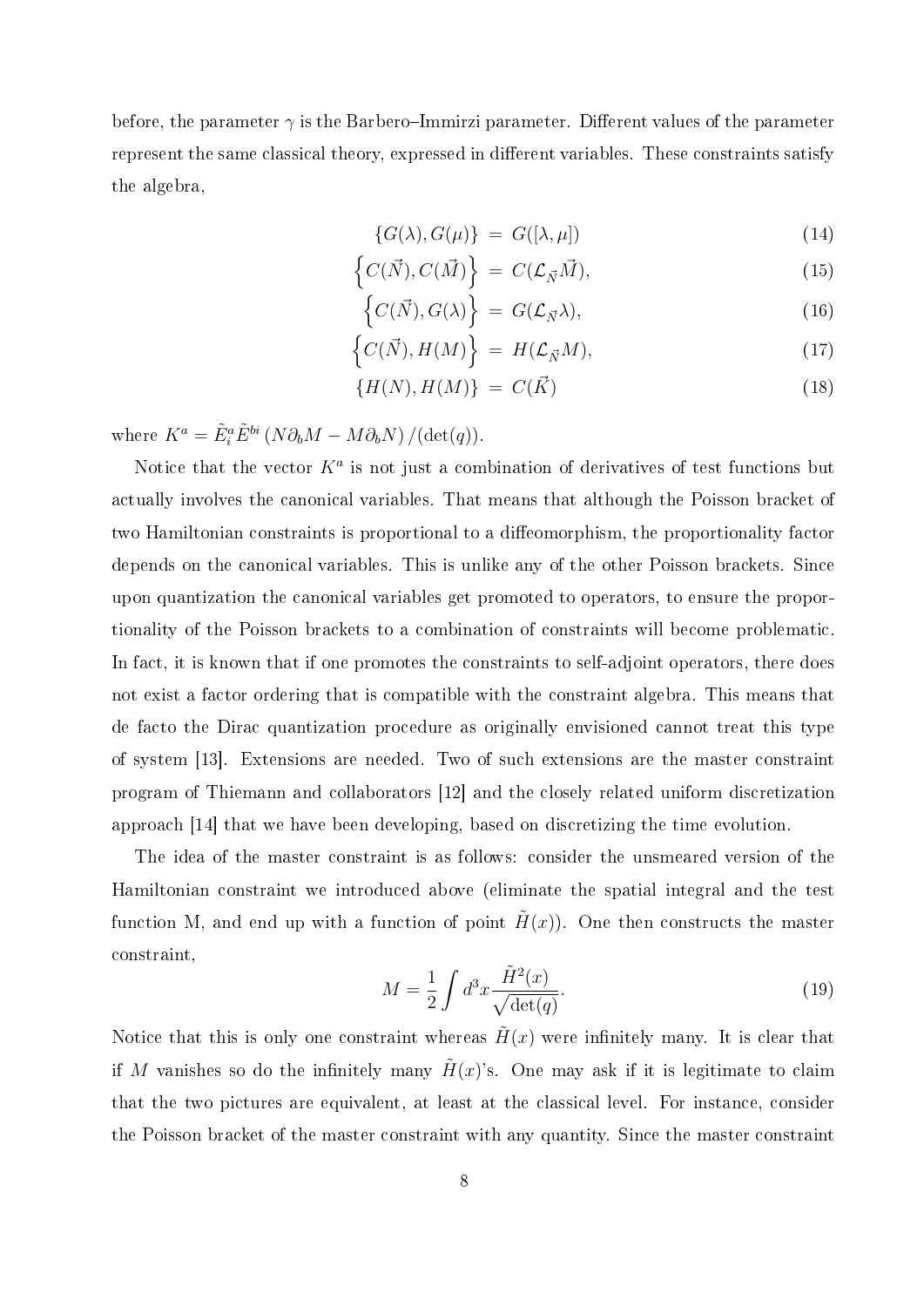is quadratic in the constraint, when you compute its Poisson bracket with any quantity, the result is proportional to the constraint, therefore it vanishes when constraints are enforced. So it seems that the notion of observable is lost. But if you consider

$$
\{\{M, O\}, O\} = 0\tag{20}
$$

this condition is equivalent to  $O$  being a Dirac observable. So the master constraint can capture the information about observables.

The master constraint is diffeomorphism invariant (and  $su(2)$  invariant as well). And being a single constraint it commutes with itself. So if one considers the master constraint together with the diffeomorphism constraint, they have a very simple constraint algebra,

$$
\left\{ C(\vec{N}), M \right\} = 0, \tag{21}
$$

$$
\{M, M\} = 0 \tag{22}
$$

and the usual algebra between diffeomorphisms. This is a huge advantage at the time of quantization. The task is to promote the master constraint to a quantum operator and to find the quantum states that are annihilated by it. The advantage is that since the master constraint is a diffeomorphism invariant quantity, there is no doubt that it can be promoted to an operator on the space of diffeomorphism invariant states. And the issue of the structure functions in the algebra of constraints is bypassed. The resulting quantization will not necessarily be equivalent to a canonical quantization in all cases. So this can be seen as a generalization of Dirac's canonical quantization procedure.

The only caveat is, what happens if one discovers that as a quantum operator the master constraint does not have zero among its eigenvalues? In that case the proposal is to consider the smallest eigenvalue. One would not be dealing with a theory where the constraints are enforced exactly but with a theory where the constraints are small <sup>1</sup>. Therefore the theory will not have the same exact symmetries as the classical theory one started with but will have symmetries that approximate those of the classical theory. On the other hand, getting zero as an eigenvalue for the master constraint will be a guideline to deal with the types of ambiguities that one faces when discussing the Hamiltonian constraint.

 $<sup>1</sup>$  Dittrich and Thiemann propose subtracting the minimum eigenvalue. Even in that case, in the models</sup> studied, the quantization does not completely agree with the refined algebraic quantization method [15]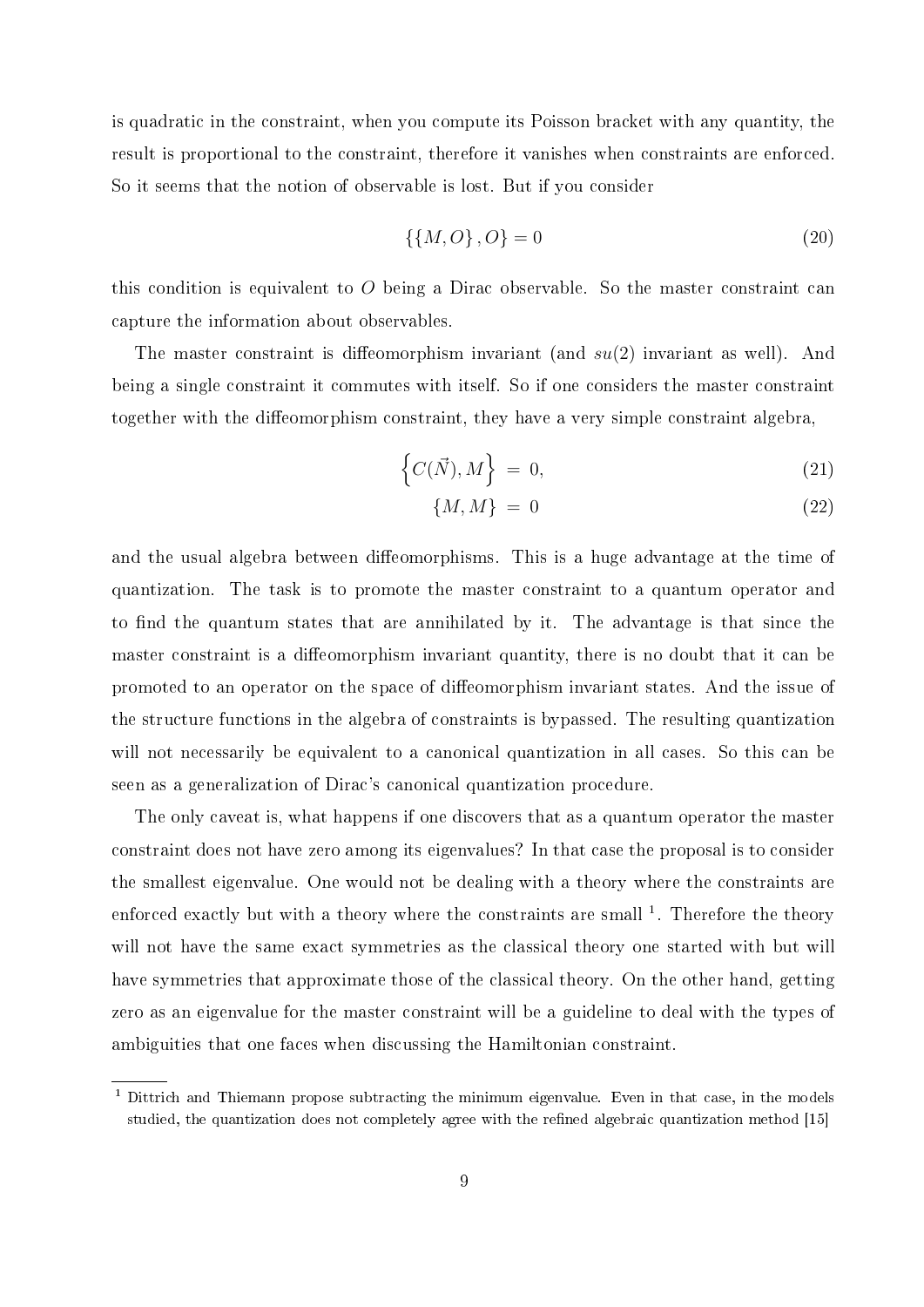But one need not limit oneself to using a master constraint constructed only with the Hamiltonian constraint. One could in principle build a master constraint by considering the "sum of squares" of all constraints. That would help treating all of the constraints on the same footing. It might surprise the reader that one would attempt to treat the diffeomorphism constraint in this way, but it actually can be done. We have shown in it a simple model, the  $1 + 1$  dimensional version of the Kuchař-Husain [16] model. There the only constraint is the diffeomorphism constraint. We applied the uniform discretization approach.

The uniform discretization approach [14] is based on discretizing the theory and constructing the master constraint and using the considerable freedom one has when discretizing a theory to cast the evolution equations into a form in which evolution is generated by the master constraint,

$$
A_{n+1} = A_n + \{A_n, M\} + \{\{A_n, M\}, M\} + \cdots
$$
\n(23)

where A is any of the canonical variables of the theory. We have shown that this evolution corresponds to the one generated by Hamilton's principal function of the continuum theory while taking a discrete time step. This idea has been further developed by Bahr and Dittrich into the notion of "perfect action"  $[17]$ .

The beauty of this particular form of the evolution equations is that the value of the master constraint  $M$  is preserved exactly. So if one starts with a small value (meaning that one is close to the continuum theory where the master constraint vanishes), one remains close to the continuum theory upon evolution. Suppose we choose that small value to be  $\delta/2$  and let us say we are dealing with a theory with N constraints  $\phi^{i}(q,p) = 0$ . If you define  $\lambda_i = \phi_i/\delta$  (which means  $\sum_{i=1}^{N} \lambda_i^2 = 1$ ) then the evolution of one of the dynamical variables, say, q can be expanded in  $\delta$  and one gets,

$$
q_{n+1} = q_n + \sum_{i=1}^{N} \{q_n, \phi_i\} \lambda_i \delta + O(\delta^2)
$$
 (24)

and we recognize in the second term the usual evolution one would get with a total Hamiltonian  $H_T = \sum_{i=1}^{N} \lambda_i \phi_i$ . So we are getting to leading order the traditional evolution equation for a totally constrained system like the ones we discussed in Chapter 4, only discretized. The "step" in the evolution is controlled by the value of  $\delta$  and we choose that value by picking initial data such that the master constraint evaluated on them is  $\delta/2$ . So we see we have complete control over the approximation.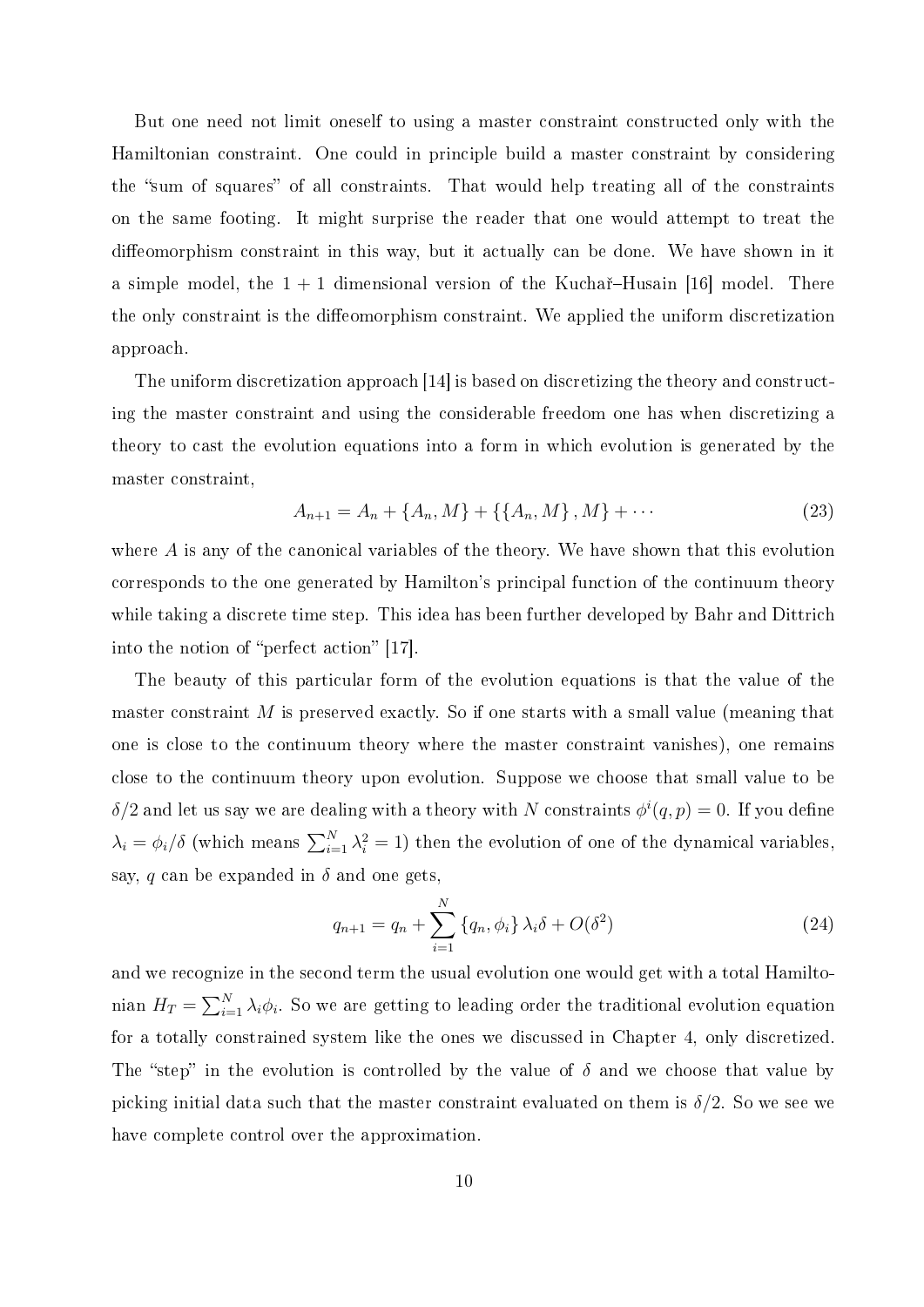We tested these ideas in a version of the  $1+1$  dimensional Kuchar-Husain model [18]. The model consists of considering spherically symmetric gravity and ignoring the Hamiltonian constraint. One only has the diffeomorphism constraint. There are two pairs of canonical variables, one "radial"  $E^x$ ,  $K_x$  (x is the radial coordinate)<sup>2</sup> and "transverse"  $E^{\varphi}$ ,  $K_{\varphi}$ . The diffeomorphism constraint reads  $\phi = -\left(E^x\right)' K_x + E^{\varphi} K'_{\varphi}$ . One builds the master constraint out of it, like one would do for a set of constraints  $\phi_a$ ,

$$
\mathbb{H} = \frac{1}{2} \int dx \phi_a \phi_b \frac{g^{ab}}{\sqrt{g}},\tag{25}
$$

which motivates in our example to choose,

$$
\mathbb{H} = \frac{1}{2} \int dx \phi \phi \frac{\sqrt{E^x}}{(E^\varphi)^3}.
$$
\n(26)

The quantum states of the theory are given by the direct product of the "point holonomies" for the variables  $K_{\varphi}$  and  $K_x$ , and denoted graphically as,

$$
\langle K_x, K_{\varphi} \mid \frac{\mu_i}{\sum_{i} \mu_{i+1}} \right|_{i+1} \ge \exp\left(i \sum_j k_j K_{x,j} \epsilon\right) \exp\left(i \sum_j \mu_{j,v} K_{\varphi,j}\right) \tag{27}
$$

where k and  $\mu$  are polymerization parameters (the parameters that appear in point holonomies),  $\epsilon$  as before the lattice spacing and the sums go through all the points on the lattice. For simplicity we consider a finite lattice ignoring at the moment boundary issues.

A detailed calculation [18] shows that if one considers a normalized state obtained by superposing all possible states with a given insertion (such a state would be the analogue in the discrete theory of a "group averaged" state)

$$
|\psi_1\rangle = \frac{1}{\sqrt{N}} \sum_{i=0}^{N} \left| \frac{\sum_{k=1}^{M_1} k_i}{\sum_{i=1}^{M_1} \sum_{j=1}^{N_i}} \right\rangle.
$$
 (28)

one can show that

$$
\hat{\mathbb{H}}\left|\psi_1\right\rangle = 0.\tag{29}
$$

One can show that similar results hold for larger number of insertions. The master constraint does not vanish but the contributions go as  $O(1/N)$  and therefore if one takes the continuum

<sup>&</sup>lt;sup>2</sup> We changed notation from section 2, using  $K_x$  instead of  $A_x$  and  $K_\varphi$  instead of  $A_\varphi$  in order to be compatible with the published literature.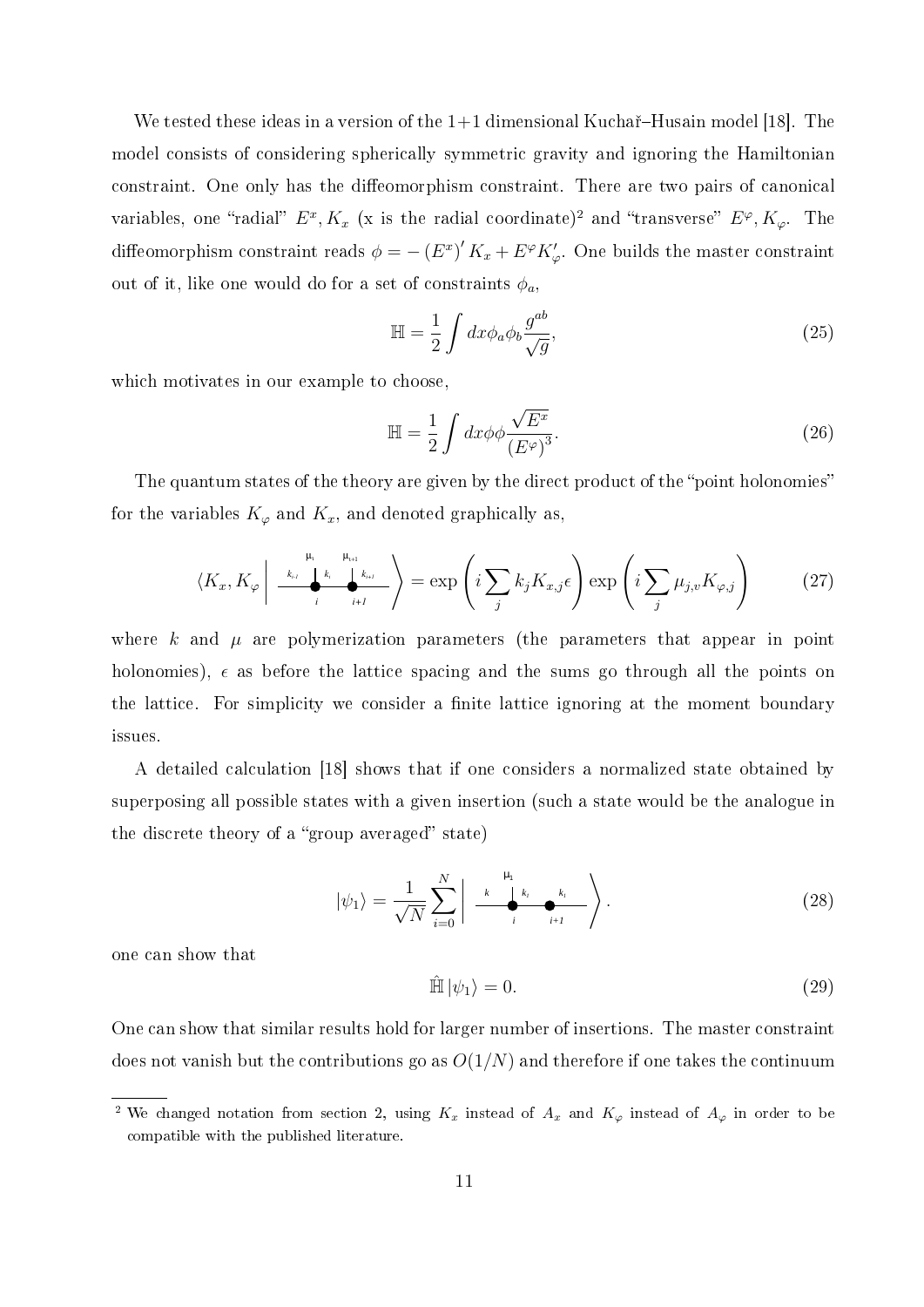limit they vanish. It is quite remarkable that from such a different picture group averaging arises. Again this is because in order to implement the (in this case very limited) dynamics one has to choose the discretization carefully and that limits signicantly what one can do. And it also shows that the master constraint need not be zero if one is not considering the continuum limit. In that case one does not have diffeomorphism invariance, but the closest thing to it on a lattice.

#### IV. LOCAL LORENTZ INVARIANCE

Local Lorentz invariance (LLI) has been established with enormous accuracy through particle physics experiments. This makes any deviation from it very problematic for a theory. It creates severe constraints for theories that may include elements that break LLI, for instance, invoking a fundamental lattice structure for space-time. Loop quantum gravity does not automatically violate Lorentz invariance. Some have argued that the presence of a discrete minimum non-vanishing value for the area operator may cause problems but this has been debunked [19]. Essentially the situation is similar to that of angular momentum in quantum mechanics. The fact that its eigenvalues can only take discrete values does not mean that rotational invariance is broken. However, some proposals (in loop quantum gravity and other approaches) include the use of a lattice regularization in which the limit of the lattice spacing going to zero, like one considers in lattice  $QCD$ , is not taken. A finite Planckscale lattice remains. That could lead to breakage of Lorentz invariance. When one takes the low energy limit one will end up with propagators that are not Lorentz invariant. There have been a lot of explorations of possible forms of violation of LLI from a phenomenological point of view (see for instance [20]), up to now with no positive experimental evidence.

Collins et al. [7] have studied a model in which one considers a propagator

$$
G(k,m) = \frac{1}{m^2 + k^2 + f(k/k_{\text{Planck}}) + k_0^2}
$$
\n(30)

where  $k_{\text{Planck}}$  is the Planck momentum and we are consider Euclidean  $1 + 1$  dimensions for simplicity.  $f(x)$  is a function such that  $f(0) = 0$  that represents deviations from LLI. One may think, since one has  $k/k_{\text{Planck}}$  in it that this will not contribute significantly at low energies and therefore will avoid the experimental constraints. But this is incorrect. In perturbative quantum field theory the propagator appears in loops, and there it is integrated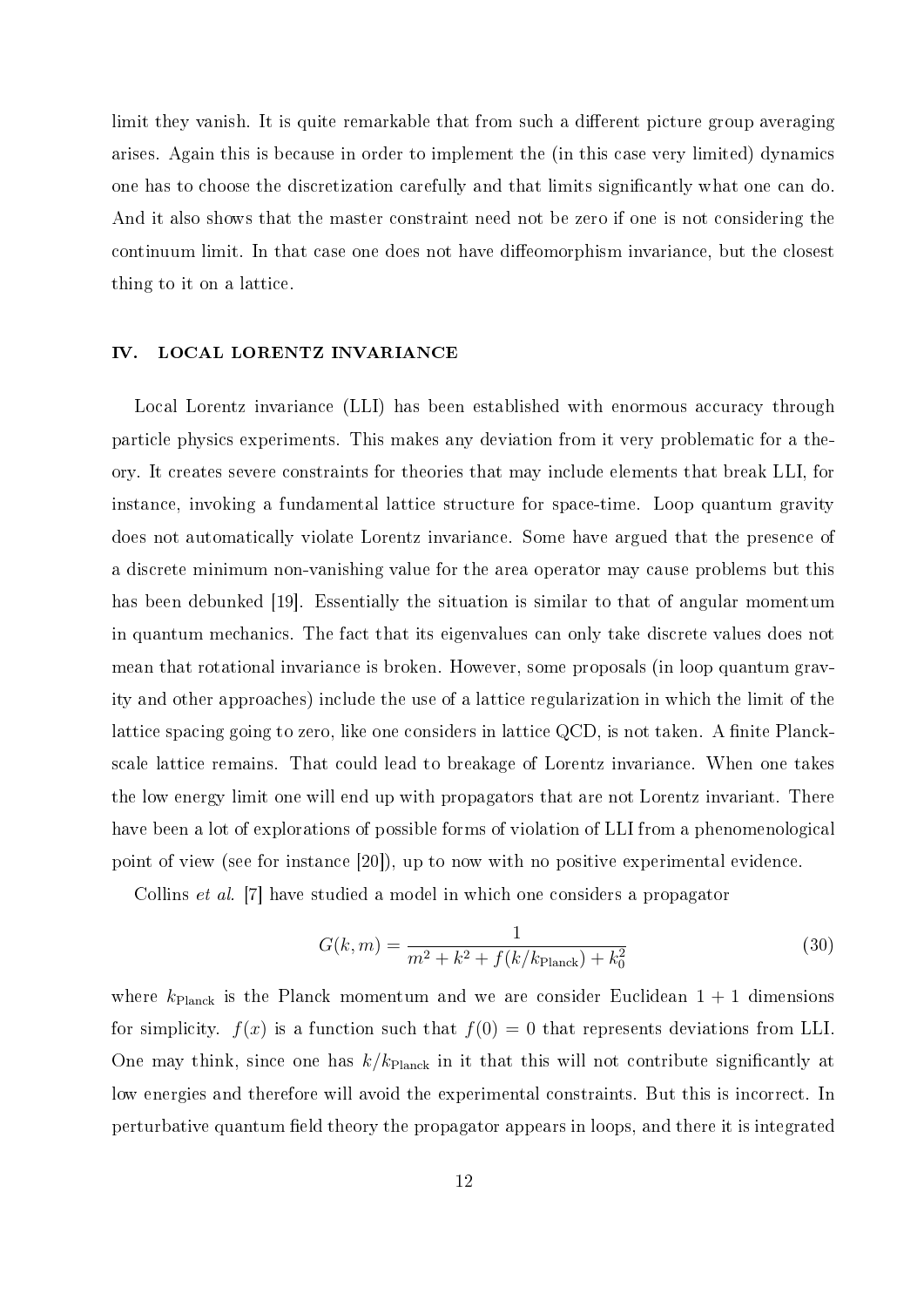in momentum from zero to a cutoff, that in this case we can take to be the Planck scale. In those integrals the propagator deviates importantly from LLI and this leads to unacceptable deviations in experimental predictions.

Does such a propagator emerge in the low energy limit of loop quantum gravity? Currently we do not know. We have argued that perhaps not [21]. For instance, if one considers quantum field theory on a lattice the LLI violating type of propagator that arises is given by

$$
G(k,m) = \frac{1}{m^2 + a^{-2} \sum_{j=1}^3 (2 - 2 \cos^2 (ak_j)) + (b a)^{-2} (2 - 2 \cos^2 (b ak_0))},
$$
(31)

with  $a, ab$  the lattice spacings in space and time respectively. The presence of the trigonometric functions breaks LLI but implies that in the integrals that appear in loop calculations the deviations are small (provided b is close to one). Should a propagator like that emerge in the low energy limit, one could have violations of LLI that are acceptable experimentally.

This example has been criticized [22] in that by working in Euclidean space one introduces an additional symmetry that is not there in the Lorentzian case, in which the contributions would still be large. Other examples can be presented, for instance based on supersymmetry [23] or a modified Pauli–Villars regularization [21] that also lead to propagators that do not introduce large contributions. The jury is still out about what is the situation in loop quantum gravity. But this (the contact with perturbative quantum field theory) is a point that loop quantum gravity at some point will have to address.

### V. SUMMARY

We have argued that local Lorentz invariance, enforcement of the constraint algebra and diffeomorphism invariance are three basic principles that one should have in a canonical quantization of gravity and illustrated in all cases the implications of enforcing them. Loop quantum gravity is barely starting to deal with models where these issues can be probed in full. We expect in the next few years that we will see these principles playing a stronger guiding role in the constructions of quantum gravity models of increasing complexity.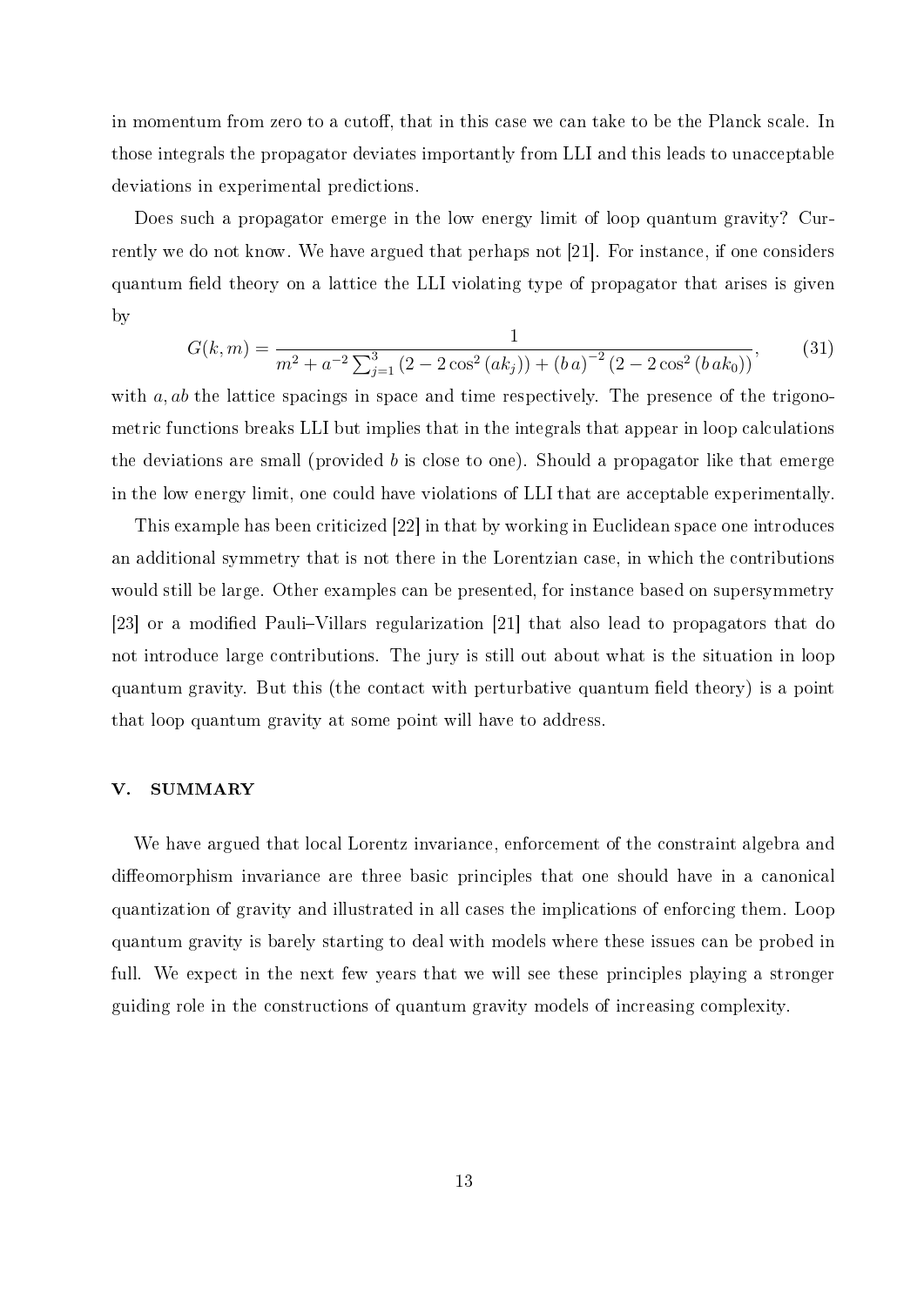#### VI. ACKNOWLEDGMENTS

This work was supported in part by grant NSF-PHY-0650715, funds of the Hearne Institute for Theoretical Physics, CCT-LSU and Pedeciba. This publication was made possible through the support of a grant from the John Templeton Foundation. The opinions expressed in this publication are those of the author(s) and do not necessarily reflect the views of the John Templeton Foundation.

- [1] L. Smolin, In \*Rickles, D. (ed.) et al.: The structural foundations of quantum gravity\* 196-239 [hep-th/0507235].
- [2] G. T. Horowitz, Class. Quant. Grav. 8, 587 (1991).
- [3] R. Gambini, R. A. Porto, J. Pullin and S. Torterolo, Phys. Rev. D 79, 041501 (2009) [arXiv:0809.4235 [gr-qc]].
- [4] Ashtekar, A. and Lewandowski, J. (1997) Class. Quan. Grav. 14, A55.
- [5] Lewandowski, J., Okołów, A., Sahlmann, H. and Thiemann, T. (2006). Commun. Math. Phys. 267, 703; Fleischhack, C. (2006). Phys. Rev. Lett. 97, 061302.
- [6] C. Teitelboim, Ann. Phys. 79, 542 (1973); S.A. Hojman, K.V. Kuchař and C. Teitelboim, Ann. Phys. 96, 88 (1976).
- [7] Collins, J., Perez, A., Sudarsky, D., Urrutia, L. and Vucetich, J. (2004). Phys. Rev. Lett. 93. 191301.
- [8] Rovelli, C. and Smolin, L. (1995). Phys. Rev. D 52, 5743.
- [9] A. Ashtekar, J. Lewandowski, D. Marolf, J. Mourao and T. Thiemann, J. Math. Phys. 36, 6456 (1995) [gr-qc/9504018]; D. Giulini and D. Marolf, Class. Quant. Grav. 16, 2489 (1999) [gr-qc/ 9902045].
- [10] R. Gambini and J. Pullin, Adv. Sci. Lett. 2, 251 (2009) [arXiv:0807.4748 [gr-qc]].
- [11] K. V. Kuchar, Phys. Rev. D 50 3961 (1994) [gr-qc/9403003].
- [12] Thiemann, T. (2008). Modern canonical quantum general relativity. Cambridge University Press, Cambridge.
- [13] K. V. Kuchar, Int. J. Mod. Phys. Proc. Suppl. D 20, 3 (2011).
- [14] Campiglia, M., Di Bartolo, C., Gambini, R. and Pullin, J. (2006). Phys. Rev. D74, 124012.